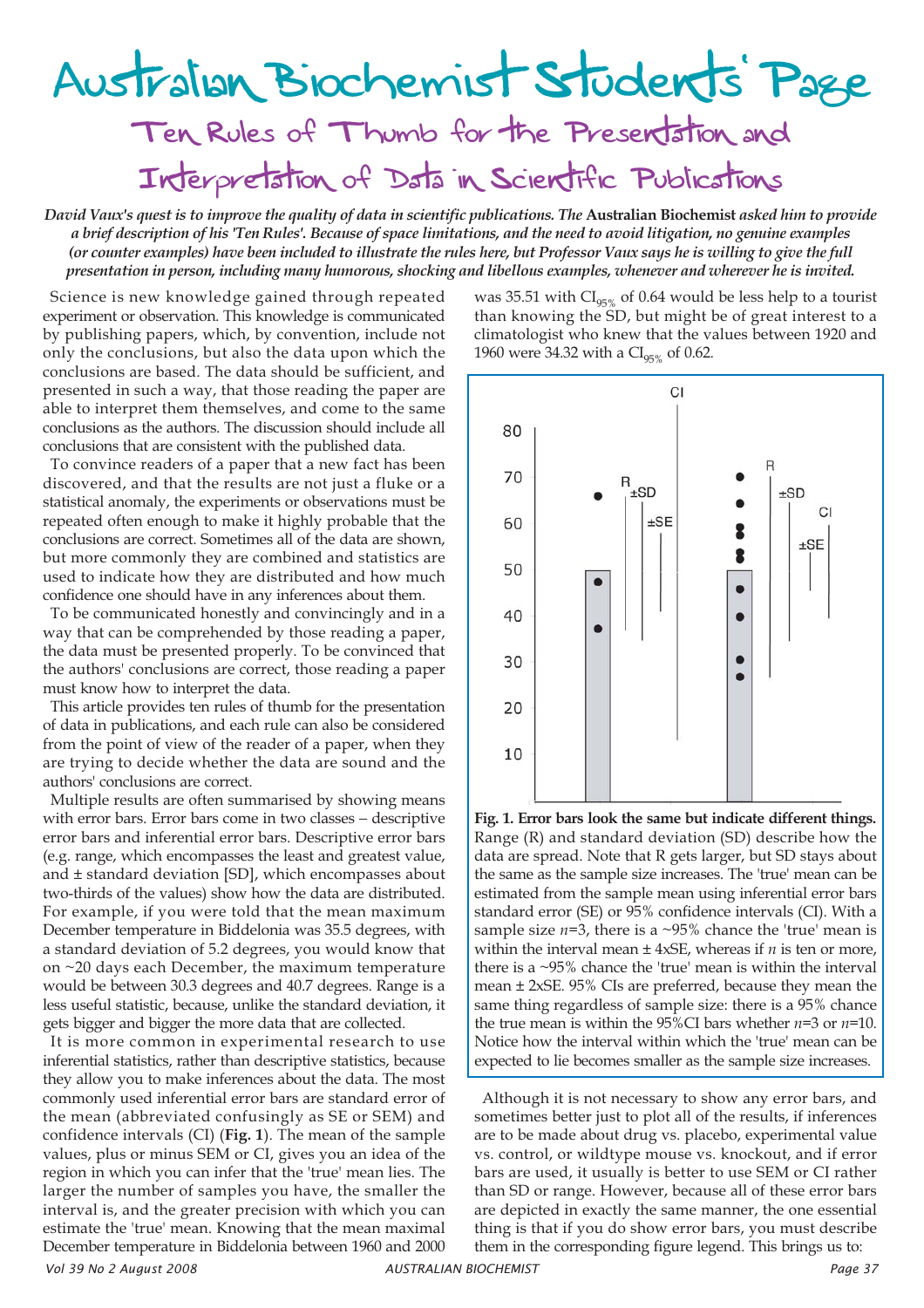# Australian Biochemist Students' Page

### Rule Number 1

### *If error bars are shown, they must be described in the figure legend.*

The corollary of this rule is that if you are reading a paper, and you see a figure with error bars, read the figure legend to find out what kind of error bars they are. You can only judge the statistical significance of the results if you know what kind of error bars are shown. If the authors of the paper have drawn error bars, but have not said what kind they are, they must either not understand what error bars are, not have read the paper, or both. If the co-authors (and reviewers) of a paper have not noticed that the error bars are not described, or do not realise why they must be, they have either not read the paper or are incompetent. It follows that if any of these are true, there is no point in reading the paper any further, bringing up:

## Rule Number 2

### *If you are an author on a paper, at minimum you should have read it.*

The corollary of this rule is that to determine whether the authors' conclusions are justified, you must read the paper and look at the figures.

In this brief article, I won't go into the details of estimating statistical significance, or how to interpret *P* values and error bars, I will just refer you to the excellent paper (if I do say so myself, though I should declare conflict of interest) by Cumming, Fidler and Vaux, *J. Cell Biol.* 171, 7-11, which you can download for free from PubMed. However, there are two more rules to do with statistics that should still be mentioned here.

## Rule Number 3

### **N***, the number of independent observations, values or samples, should be stated in the figure legend.*

Although it is possible to determine statistical significance from *P* values, SEMs and CIs, the calculations can only be checked by the reader if *n* is stated. Failure to state *n* suggests the authors are impolite or incompetent.

## Rule Number 4

### *Independent results, not replicates.*

If you were trying to determine whether a particular gene affected tail length in mice, you might compare the tail of a wildtype mouse to that of a knockout. Measuring each tail multiple times would allow you to put the data into an Excel spreadsheet and calculate the means and SEMs. The more often you measured each tail, the smaller the SEMs and the *P* values would become. In such circumstances, however, the size of the error bars would reflect on how well you could use the ruler, and the *P* value would have no bearing on whether the mutated gene affected tail length, because even if you measured each tail 100 times, *n* would still equal 1. If you do an experiment involving 4 replicate wells and repeat the experiment on 3 separate occasions, *n* = 3, not 4 or 12.

### Rule Number 5 *Extend axes to zero.*

When looking at graphs, readers often assume the axes begin at zero. To avoid surprising, and thereby potentially annoying them, it is best to start axes at zero, unless, of course, they are log graphs. Sometimes this means there is a lot of white space in the graph, or uninteresting long columns, but if the editors feel that this makes your figure unnecessarily large, ask them to recommend how the figure should be reduced in size *after* the paper has been accepted.

If you are reading a paper and notice axes that do not start at zero, be doubly suspicious of all the results in the paper (**Fig. 2**). Are the authors trying to exaggerate or spin their results, or make non-significant differences appear significant? Mentally extend the graphs to zero and reassess before you allow yourself to be convinced. Authors who buff, exaggerate or spin their results cannot be trusted, so look with extra care at all the other results.



**Fig. 2. Be extra suspicious if the axes don't extend to zero.** In this figure the bars look very different in size, but this is just an illusion because the graph starts at 20,000, not at zero. In this case the error bars were ±SD, but *n* was not stated. It is therefore not possible to determine whether the differences in cell number are statistically significantly different. The authors' conclusion that the Sir2a and SIRT1 constructs cause apoptosis is not strongly supported by the data.

## Rule Number 6

*The contrast and brightness can be changed, but only equally across the whole image, and not so much that any band or spot, or the background, is no longer visible.*

Now that everyone puts together their own figures using computer software, it is easy to modify images to make them look good. All reputable journals have instructions to authors that describe what can be done to images, and what is going too far (see Rossner and Yamada, *J. Cell Biol.* 166:11-15, for more details). In general, modifications such as changes to the contrast or brightness can only be made when they *increase* the clarity of an image; no change should be made that makes something less apparent. Changes must be made uniformly across the entire image, so that band intensities can be compared. The background should remain visible, and an artificial grey background should never be pasted in.